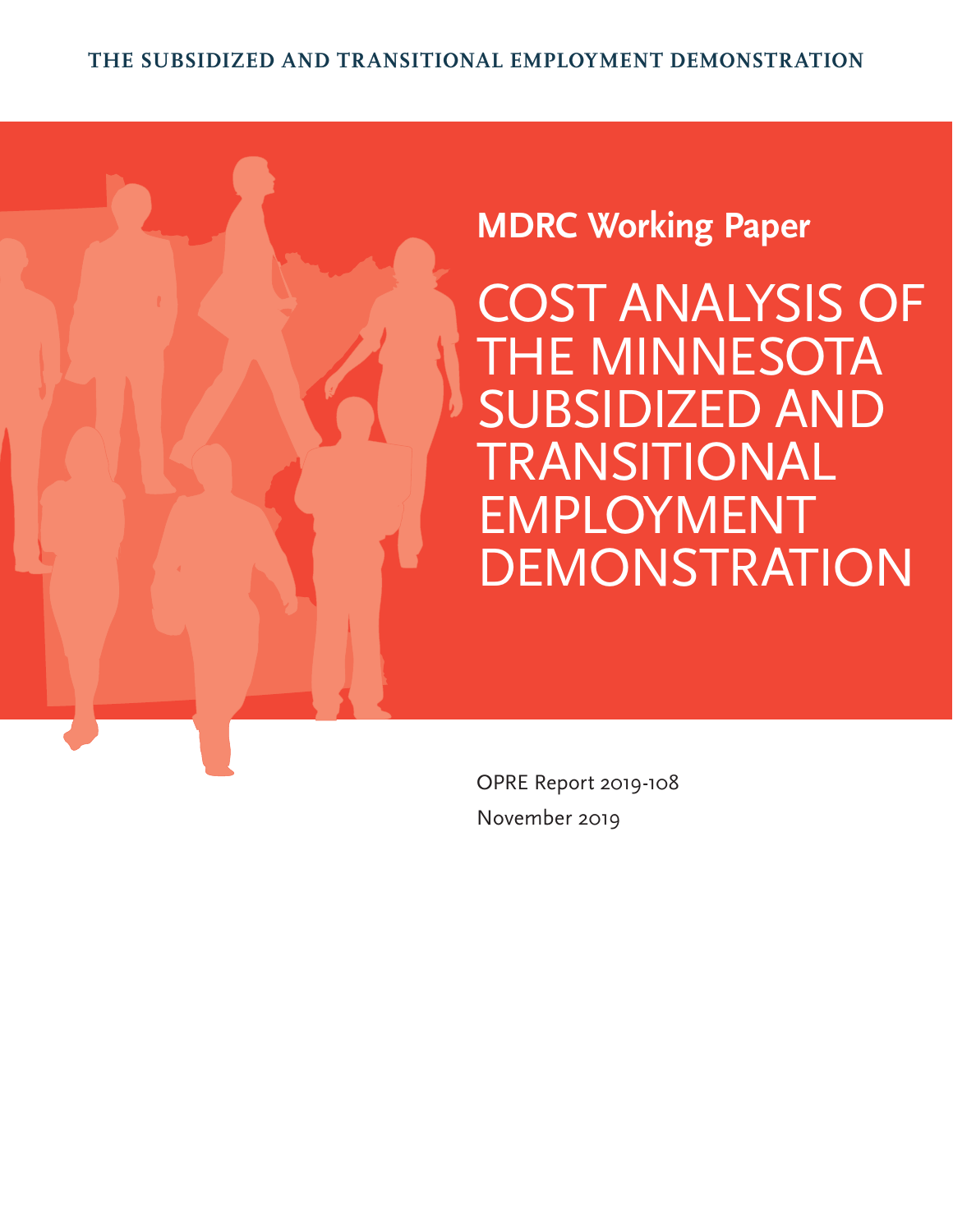### **Cost Analysis of the Minnesota Subsidized and The Subsidized and Transitional Employment Demonstration: Transitional Employment Demonstration**

OPRE Report 2019-108

November 2019

### **Author: Riley Webster, MEF Associates**

**Submitted to:** 

**Girley Wright, Project Officer** Office of Planning, Research, and Evaluation Administration for Children and Families U.S. Department of Health and Human Services

#### **Project Director: Dan Bloom** MDRC

200 Vesey Street New York, NY 10281

Contract Number: HHSP 233-2010-0029YC

This report is in the public domain. Permission to reproduce is not necessary.

 *Transitional Employment Demonstration.* OPRE Report 2019-108. Washington, DC: Office of Suggested citation: Webster, Riley. 2019. *Cost Analysis of the Minnesota Subsidized and*  Planning, Research, and Evaluation, Administration for Children and Families, U.S. Department of Health and Human Services.

 Disclaimer: The views expressed in this publication do not necessarily reflect the views or policies of the Office of Planning, Research, and Evaluation, the Administration for Children and Families, or the U.S. Department of Health and Human Services.

This report and other reports sponsored by the Office of Planning, Research, and Evaluation are available at www.acf.hhs.gov/opre.



Like OPRE on Facebook [facebook.com/OPRE.ACF](https://www.facebook.com/OPRE.ACF) 





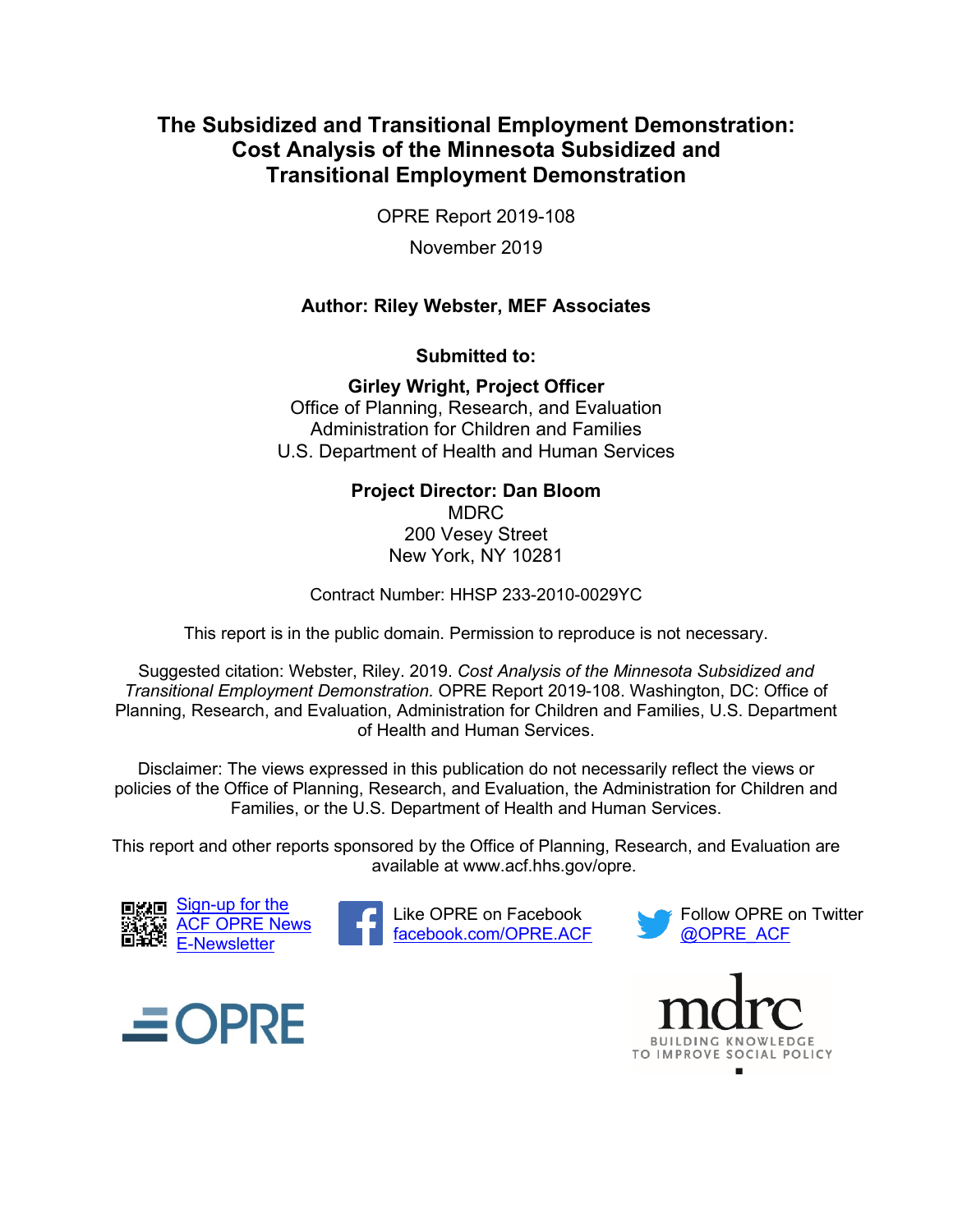Health and Human Services (HHS), funded by HHS under a competitive award, Contract No. MDRC and subcontractors MEF Associates, Branch Associates, and Decision Information Resources, Inc., are conducting the Subsidized and Transitional Employment Demonstration under a contract with the Administration for Children and Families in the U.S. Department of HHSP 233-2010-0029YC. The project officer is Girley Wright. The Rockefeller Foundation also provided funding to support the demonstration.

 E. Casey Foundation, Arnold Ventures, Charles and Lynn Schusterman Family Foundation, Daniel and Corinne Goldman, The Harry and Jeanette Weinberg Foundation, Inc., The JPB Dissemination of MDRC publications is supported by the following organizations and individuals that help finance MDRC's public policy outreach and expanding efforts to communicate the results and implications of our work to policymakers, practitioners, and others: The Annie The Edna McConnell Clark Foundation, Ford Foundation, The George Gund Foundation, Foundation, The Joyce Foundation, The Kresge Foundation, and Sandler Foundation.

In addition, earnings from the MDRC Endowment help sustain our dissemination efforts. Contributors to the MDRC Endowment include Alcoa Foundation, The Ambrose Monell Foundation, Anheuser-Busch Foundation, Bristol-Myers Squibb Foundation, Charles Stewart Mott Foundation, Ford Foundation, The George Gund Foundation, The Grable Foundation, The Lizabeth and Frank Newman Charitable Foundation, The New York Times Company Foundation, Jan Nicholson, Paul H. O'Neill Charitable Foundation, John S. Reed, Sandler Foundation, and The Stupski Family Fund, as well as other individual contributors.

For information about MDRC and copies of our publications, see our website: www.mdrc.org.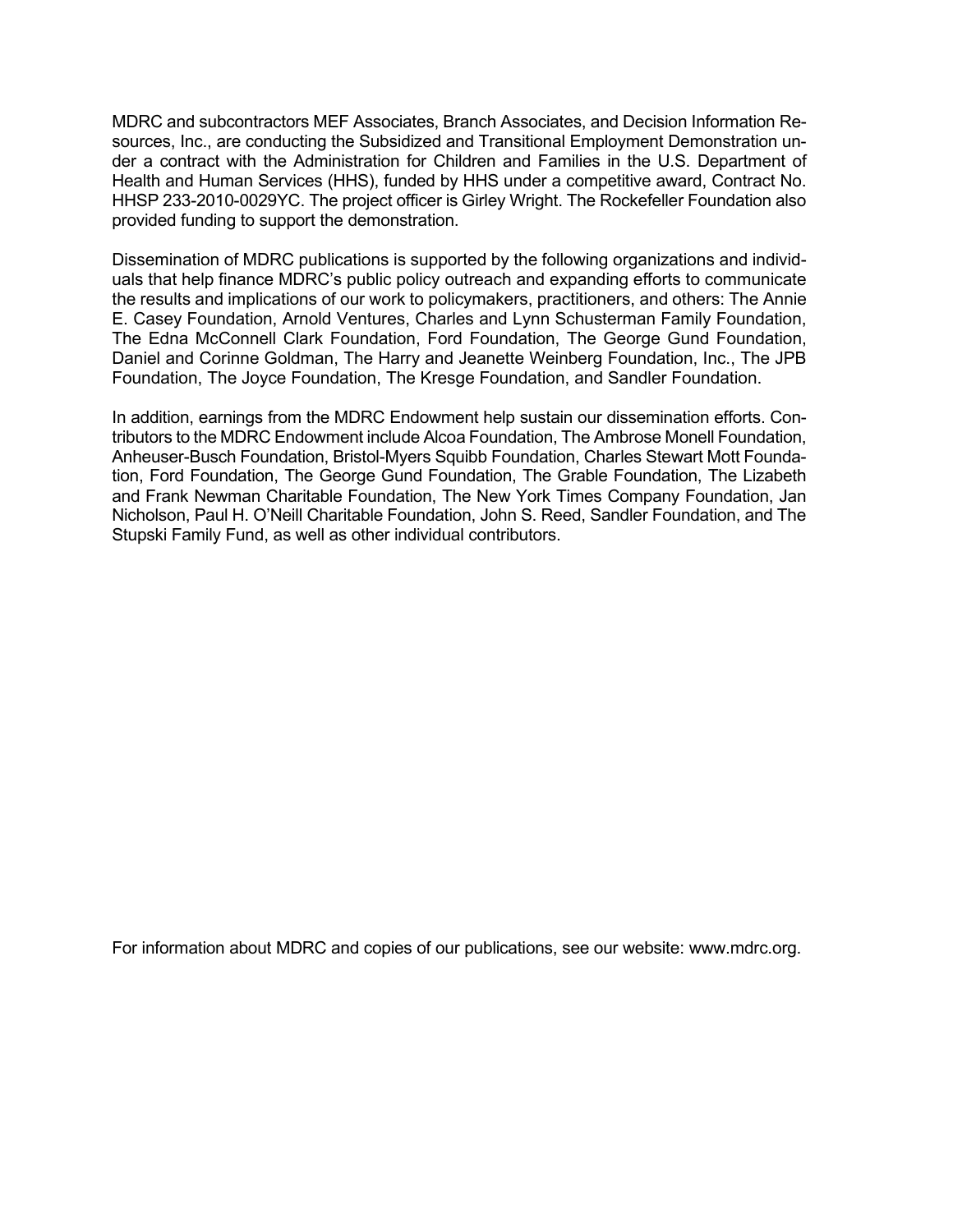# **Overview**

# **Introduction**

 The Minnesota Subsidized and Transitional Employment Demonstration (MSTED) is testing Investment Program (MFIP), Minnesota's Temporary Assistance for Needy Families pro- gling to find employment to MSTED. MSTED placed participants into two different types of the effectiveness of subsidized employment for individuals enrolled in the Minnesota Family gram, who were unable to find employment after participating in the state's existing welfareto-work program. MFIP employment counselors, who work with adults expected to meet the federal work activity requirements while receiving cash benefits, referred individuals strugsubsidized employment based on their job readiness: Participants who were less job ready were placed in temporary paid work experience in the nonprofit and public sectors, and participants who were more job ready were placed in subsidized jobs in the private sector designed to roll over into unsubsidized permanent positions. The primary goal of the program was to move participants into unsubsidized employment.

 in the U.S. Department of Health and Human Services funded a random assignment evalu- access to MSTED services or to a control group that did not have access to MSTED services but could receive other welfare-to-work services. In the first year after random assignment To learn about the program's effects and costs, the Administration for Children and Families ation of MSTED, in which individuals were randomly assigned to a program group that had when program group members who had been placed in subsidized employment were still receiving subsidized wages, program group members were more likely than control group members to have been employed. However, by the end of the second year after random assignment when subsidies had ended, program and control group members were employed at similar levels.

This paper presents the per-person cost of MSTED, as well as the costs of other services that all sample members may have received:

- offered MSTED services. These services included working with job developers who assessed their job readiness; provided any needed job-readiness support, **MSTED services:** Participants who were assigned to the program group were including connecting them to workshops and one-on-one training; and helped them find subsidized employment. The program paid for the subsidized portion of participants' wages.
- and received some level of employment services from MFIP employment counse- lors. They also received funds for child care and supportive services through MFIP. • **MFIP services:** Both program and control group members were enrolled in MFIP
- **Education and training services:** Some participants fulfilled the MFIP work activity requirements by participating in education or training services. These services were not typically paid for by MSTED or MFIP providers but were paid by outside agencies.

 This study is part of a larger demonstration funded by the Administration for Children and Families in the U.S. Department of Health and Human Services, called the Subsidized and Transitional Employment Demonstration (STED), which is testing various subsidized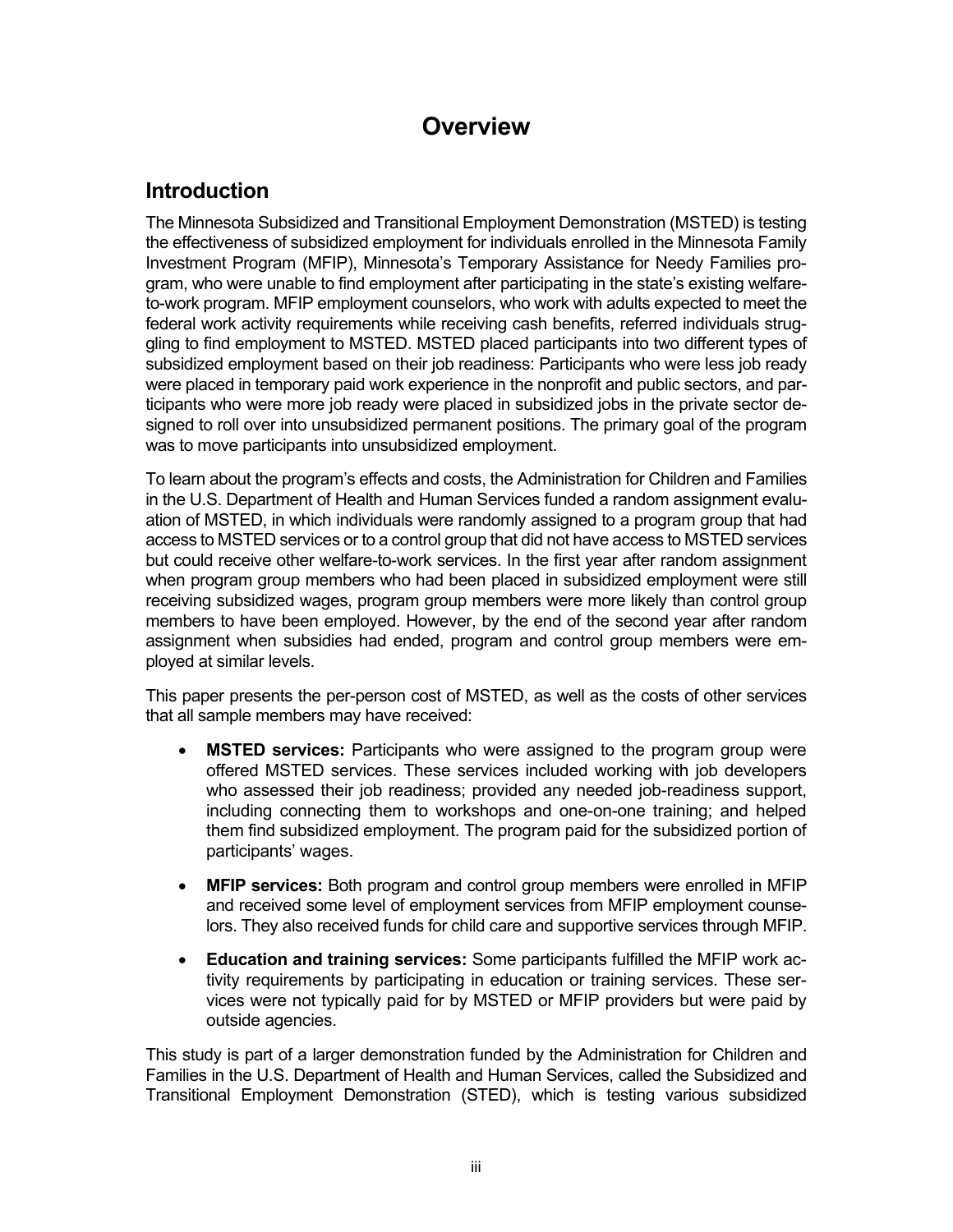STED random assignment evaluations are included in a separate synthesis report, while employment strategies in several locations across the country. Longer-term findings from all earlier findings discussing the implementation of MSTED and its early impacts are in a separate interim report.

# **Purpose**

 The purpose of the cost study is to determine what it cost to provide MSTED services to a single program group member once MSTED had reached a steady state of operation. The analysis estimates the costs per sample member in three categories: MSTED costs, MFIP costs, and education and training costs.

# **Key Findings and Highlights**

- The cost of MSTED program services averaged \$5,442 per program group member. Program group members received an average of \$654 in subsidized wages.
- accessed through MFIP averaged \$6,234 per program group member and \$6,609 per control group member. • The cost of MFIP employment services averaged \$485 per program group member and \$1,010 per control group member, and the cost of supportive services and child care
- Education and training costs averaged \$1,393 per program group member and \$1,581 per control group member.
- The net cost, the difference between the total program group costs and the total control group costs, averaged \$5,009 per program group member.

# **Methods**

 The cost of MSTED was assessed using program expenditure reports, program survey data, direct program expenditures and dividing by the number of program group members. To first determined the unit cost, or the cost of serving one person for a specific unit of time (for and public data sources. The cost of MSTED program services were estimated by summing estimate the cost of MFIP services and education and training services, the research team example, one month). Multiplying the unit cost by the average length of time sample members received each service gives the average cost incurred per sample member.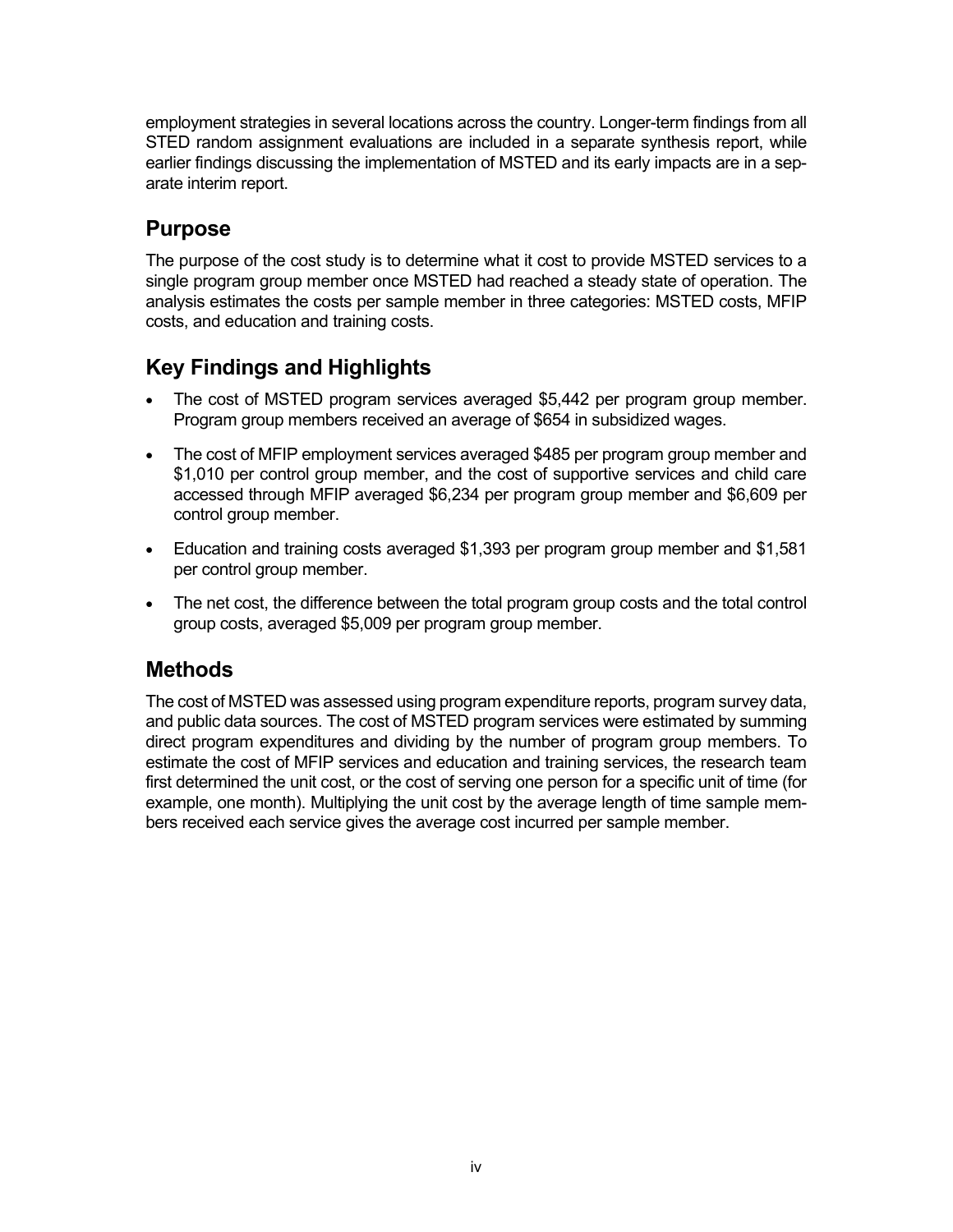# **Acknowledgments**

 partment of Health and Human Services. Dedicated staff members in that agency have been Mark Fucello and Peter Germanis also provided insightful recommendations on drafts of this This working paper would not have been possible without the support of many individuals and organizations. The Subsidized and Transitional Employment Demonstration (STED) is conceived and sponsored by the Administration for Children and Families in the U.S. Deinstrumental to the success of the project, in particular Girley Wright and Erica Zielewski. working paper.

 Services, including Tria Chang, Erika Martin, Deborah Schlick, Kristen Boelcke-Stennes, with critical program participation and cost data. We would also like to acknowledge and We are tremendously grateful to staff at the Minnesota Department of Human and Erika Nicholson, with whom we enjoyed a productive collaboration throughout this project. In addition to developing Minnesota STED (MSTED), they supplied the research team thank the many staff members who operated MSTED and the county staff who oversaw its delivery.

 this working paper, and Jillian Verillo capably managed the paper's production; Christopher At MEF Associates, Mary Farrell made valuable contributions to this working paper. At MDRC, Johanna Walter and Ali Tufel provided thoughtful comments on several drafts of Boland edited the paper and Carolyn Thomas prepared it for publication.

Finally, we extend our deep appreciation to the women and men who participated in the study and gave generously of their time to respond to surveys and participate in interviews and focus groups.

The Author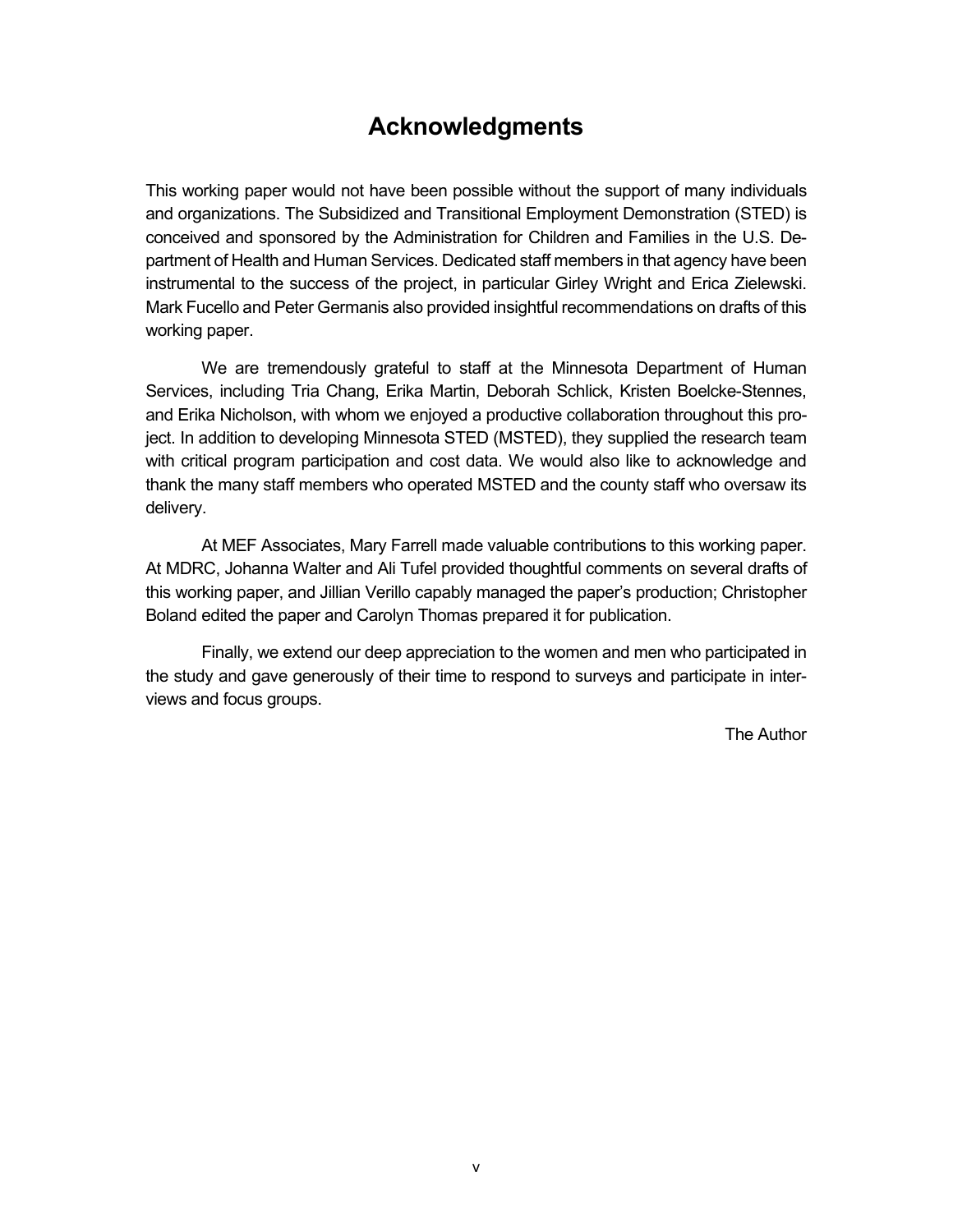### **Introduction**

 ployment. In an effort to help these individuals gain work experience, boost their earn- have launched programs that use public funds to temporarily subsidize individuals' wages, known as subsidized employment programs. Recipients of Temporary Assistance for Needy Families (TANF) often face barriers such as limited education and work experience, health issues including substance abuse problems, felony convictions, and other obstacles that stand in the way of finding emings, and eventually find permanent employment, some states, including Minnesota,

 Minnesota's TANF program, called the Minnesota Family Investment Program (MFIP), refers eligible adults receiving cash assistance to MFIP employment service services, and support services intended to help recipients find and keep a job. In 2014, MFIP recipients were unable to find employment. The state funded the Minnesota Sub- sidized and Transitional Employment Demonstration (MSTED) to improve the employ- ment outcomes of MFIP recipients. Minnesota's Department of Human Services reproviders — primarily nonprofit organizations — for case management, job-readiness despite having access to these services and Minnesota's strong labor market, some quested proposals from all counties and funded MSTED in three of them: Ramsey, Dakota, and Hennepin counties, which operated MSTED from November 2014 through December 2016.<sup>1</sup>

 ents by placing participants into two different types of subsidized employment based Children and Families (ACF) in the U.S. Department of Health and Human Services control group that did not have access to MSTED services but could receive other MSTED was designed to improve the employment outcomes of MFIP recipion their job readiness. To test the effectiveness of this strategy, the Administration for funded a random assignment evaluation of MSTED, in which individuals were randomly assigned to either a program group that had access to MSTED services or a welfare-to-work services.

 This evaluation is part of a larger demonstration called the Subsidized and Tran- dom assignment evaluations of six other subsidized employment strategies around the under a contract with ACF, along with its partner, MEF Associates. Longer-term findings from all STED random assignment evaluations are included in a separate synthesis sitional Employment Demonstration (STED). In addition to MSTED, STED includes rancountry. MDRC, a nonprofit, nonpartisan research organization, is leading the project

<span id="page-6-0"></span> 1Ramsey and Dakota counties began operations in November 2014, but Hennepin County did not begin operating their program until June 2015.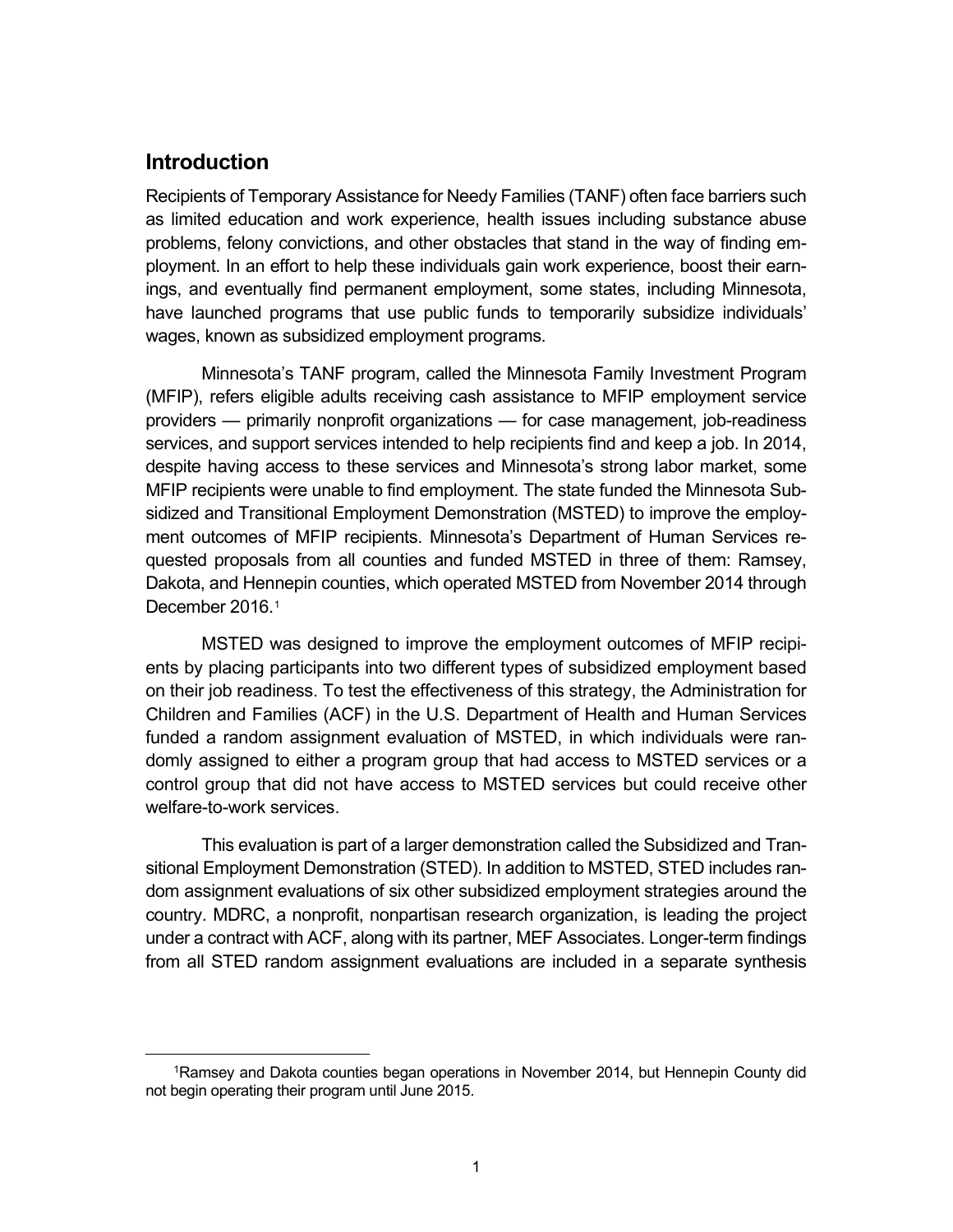report, $\widehat{\ }$  while earlier findings discussing the implementation of MSTED and its early impacts are in a separate interim report.3

 This paper presents the per-person cost of MSTED, as well as the costs of other vices and the cost of any education and training services that participants received. It services that all sample members may have received, including the cost of MFIP serbegins with a description of the program and services offered to program and control group members and a discussion of the program's impacts, followed by a description of the methodology and data sources used to estimate the costs. Finally, it presents an estimate of the cost of services for the program group and the difference in the cost of services provided to program group members, relative to the control group.

# **Services Offered to Sample Members**

 Each of the three counties that were selected to operate MSTED entered into contracts employment services providers and thus had experience running programs serving with one or two providers to deliver MSTED services. All three providers were also MFIP MFIP recipients. In all counties, however, MSTED was separate from the providers' MFIP programs.

 MSTED. Participants who were assigned to the program group were offered the oppor- tunity to enroll in MSTED services and, while they remained enrolled in MFIP, their par- ticipation in MSTED counted toward their required work activity hours. MFIP employ- ment counselors continued to monitor program group members' participation and assist with support services such as child care and transportation. MFIP employment counselors, who worked with adults expected to meet the federal work activity requirements while receiving cash benefits, referred individuals to

 Shortly after individuals were randomly assigned to the MSTED program group, they met with an MSTED job developer, who worked with them to help them find a subsidized employment placement in one of two subsidized employment options:

- workplace skills were placed in **paid work experience** positions at a sidized wages of \$9.00 an hour for up to 24 hours a week, for up to Participants who were less job ready and needed to improve their public agency or nonprofit organization. Participants earned fully subeight weeks.
- to \$15 an hour for up to 40 hours per week. Wages were 100 percent Participants who were more job ready were placed in **subsidized jobs** with a private employer, where they could earn subsidized wages of up

<sup>2</sup>Cummings (forthcoming).

<sup>3</sup>Farrell and Webster (forthcoming).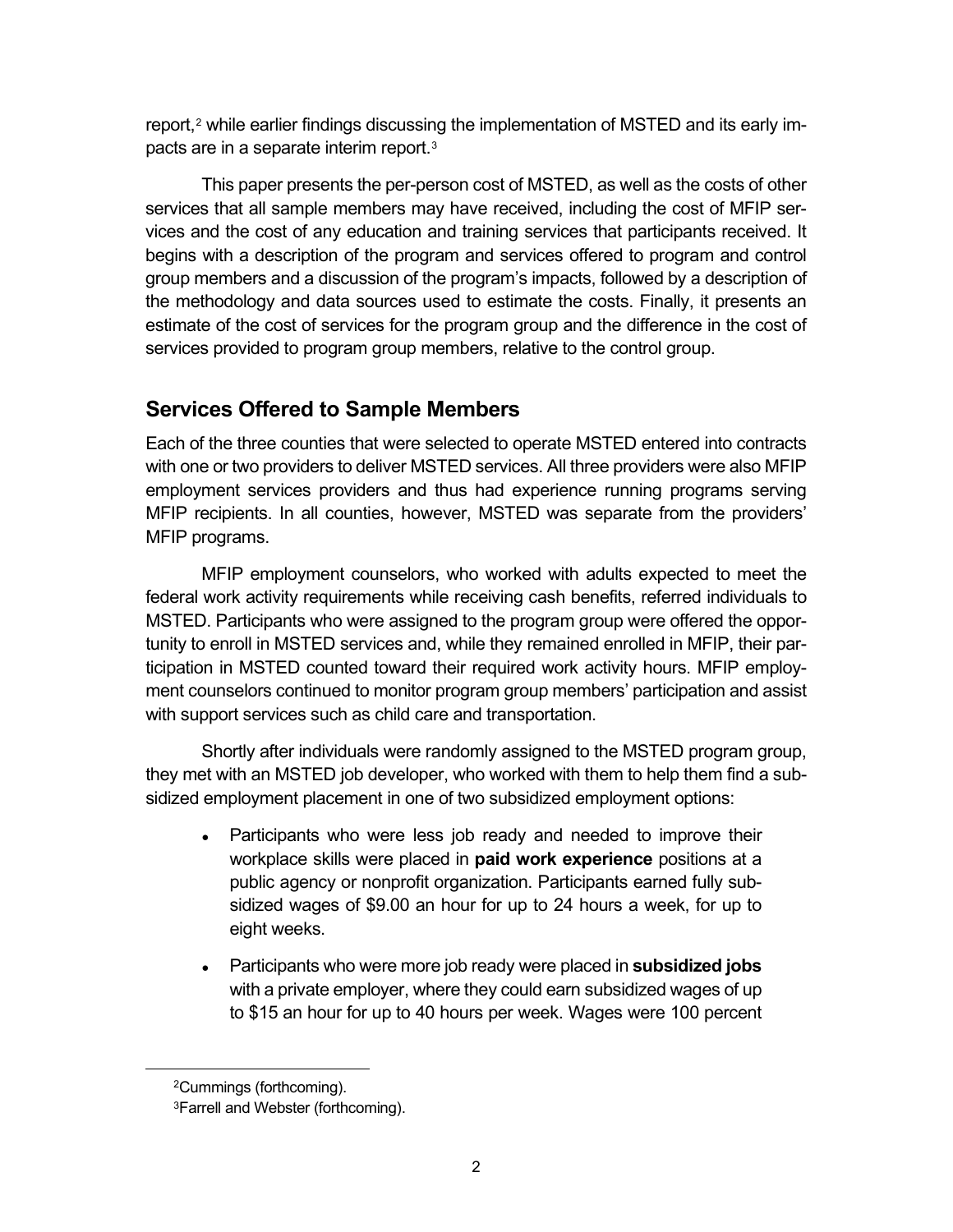percent for an additional eight weeks. subsidized for the first eight weeks, and the subsidy was reduced to 50

 helping participants prepare for their job search through some combination of work read-Job developers at the MSTED providers worked with participants to determine which of the two tracks they should be placed in and to generate job leads. Job developers were also expected to establish relationships with employers interested in participating in MSTED. MSTED providers also offered job-readiness and job search training, iness workshops and one-on-one assistance.

 Those assigned to the control group received a \$100 gift card and could continue independent job search, postsecondary education or training, and adult basic education. to access employment services through their MFIP provider; they could work with employment counselors to create an employment plan detailing the number of hours they must participate in required work activities, including structured job-readiness classes, They did not, however, have access to subsidized employment opportunities or other MSTED services.

# **MSTED's Impacts**

 To assess to what degree MSTED affected the kinds of services the program group received and to what extent these services improved their employment outcomes, the New Hires one to two years after random assignment and survey data from one year after random assignment for both the program group and the control group.<sup>4</sup> Some of discussed below, but a more complete discussion can be found in the interim and final research team looked at employment and earnings data from the National Directory of MSTED's impacts on service receipt and employment outcomes, shown in Table 1, are synthesis reports.

### ● **Despite a high percentage of control group members who received employment services from MFIP, MSTED increased the receipt of these services.**

 participate in work activities as a condition of receiving MFIP benefits, and it was not ceiving help with finding or keeping a job. However, 88 percent of the program group reported receiving these services, resulting in an impact of 10 percentage points. Pro-All individuals in the study (including control group members) were expected to surprising that a high percentage of control group members (78 percent) reported regram group members were less likely to attend postsecondary education programs than

<span id="page-8-0"></span> 4Unless otherwise indicated, all impacts discussed in this report are statistically significant, with p- values less than 0.10 ― meaning that there is less than a 10 percent chance that the observed im-pacts were not a result of the program.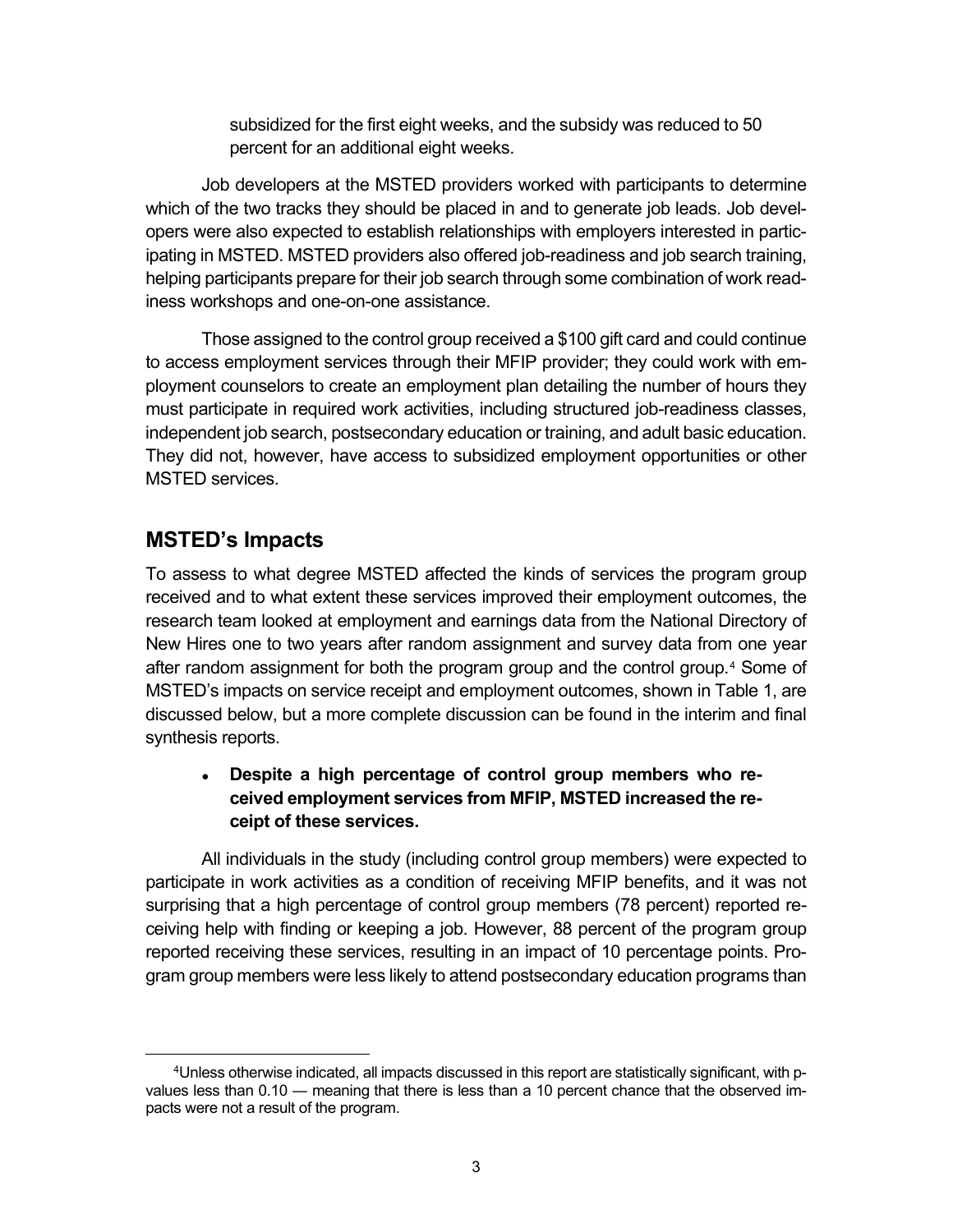#### **Table 1**

|                                                         |         |        |                    | 90 Percent       |
|---------------------------------------------------------|---------|--------|--------------------|------------------|
|                                                         | Program |        | Control Difference | Confidence       |
| Outcome                                                 | Group   | Group  | (Impact)           | Interval         |
| Year 1 (self-reported outcomes) (%)                     |         |        |                    |                  |
| Received help related to finding or keeping a job       | 88.4    | 77.9   | $10.4***$          | [5.0, 15.9]      |
| Participated in education and training                  | 35.4    | 33.8   | 1.6                | $[-5.1, 8.4]$    |
| ESL, ABE, or high school diploma or equivalency classes | 11.4    | 7.8    | 3.6                | [0.0, 7.2]       |
| Postsecondary education leading to a degree             | 9.2     | 16.6   | $-7.5$ **          | $[-12.3, -2.6]$  |
| Vocational training                                     | 20.9    | 16.5   | 4.3                | $[-1.2, 9.9]$    |
| Sample size (total = 532)                               | 259     | 273    |                    |                  |
| Year 1 (administrative outcomes)                        |         |        |                    |                  |
| Employment (%)                                          | 86.7    | 80.4   | $6.3***$           | [2.3, 10.4]      |
| Participated in MSTED subsidized employment             | 32.7    | N/A    |                    |                  |
| Total earnings (\$)                                     | 7,078   | 6,628  | 449                | $[-305, 1, 203]$ |
| Subsidized earnings                                     | 650     |        |                    |                  |
| Year 2 (administrative outcomes)                        |         |        |                    |                  |
| Employment (%)                                          | 83.7    | 81.7   | 2.0                | $[-2.3, 6.4]$    |
| Total earnings (\$)                                     | 11,397  | 10,602 | 794                | $[-494, 2,083]$  |
| Sample size (total = 798)                               | 403     | 395    |                    |                  |

#### **MSTED Impacts on Service Receipt and Employment Outcomes**

 SOURCES: MDRC calculations based on quarterly wage data from the National Directory of New Hires, MSTED subsidy payment records, and responses to the 12-month survey.

NOTES: ESL = English as a Second Language; ABE = Adult Basic Education.

 Statistical significance levels are indicated as follows: \*\*\* = 1 percent; \*\* = 5 percent; \* = 10 percent. Results in this table are regression-adjusted, controlling for pre-random assignment characteristics.

 control group members, perhaps because some control group members elected to pur-sue education to fulfill their MFIP participation requirements.

 ● **In the first year after random assignment, and into the first quarter and control group members were employed at similar levels. of the second year, program group members were more likely than control group members to have been employed. However, by the end of the second year after random assignment, program** 

 According to administrative records, 86.7 percent of the program group worked in the year following random assignment, compared with 80.4 percent of the control group, resulting in an impact of about 6 percentage points. In the first quarter of the second year after random assignment, a time when few program group members were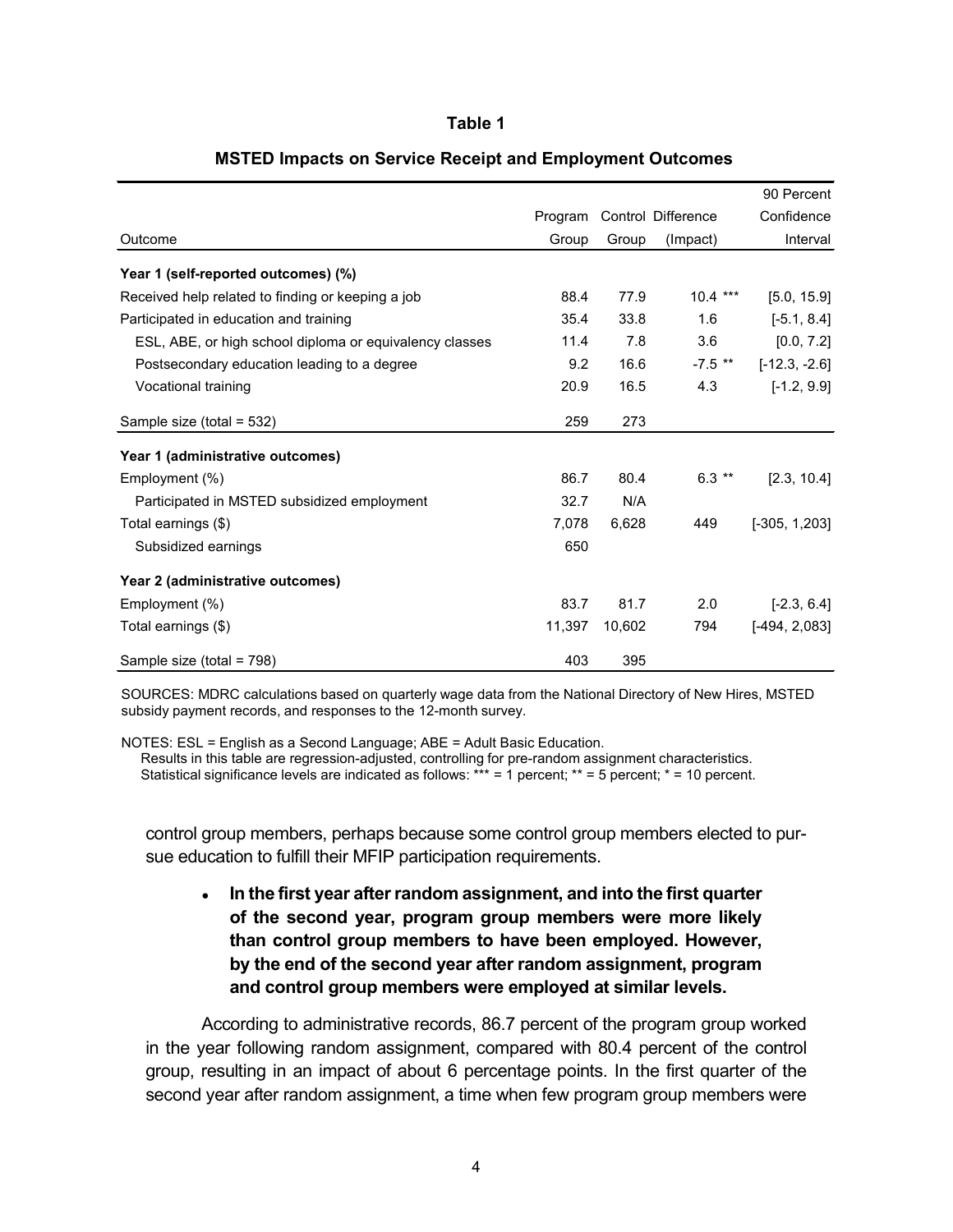trol group members were employed at similar levels. employed in paid work experience or subsidized jobs, program group members were more likely to be employed. However, by the end of the second year, program and con-

### **Methodology and Data Sources**

 gram group member once MSTED had reached a steady state of operation. As such, This analysis tries to determine what it cost to provide MSTED services to a single pro-the analysis excludes any start-up costs associated with implementing the program.<sup>[5](#page-10-0)</sup>

 This analysis estimates the costs per sample member in three categories, shown in Figure 1: MSTED costs, MFIP costs, and education and training costs. To determine the cost per sample member for each service within the latter two categories, the re- search team first determined the unit cost, or the cost of serving one person for a specific unit of time (for example, one month). Multiplying the unit cost by the average length of ple member. All costs have been adjusted to 2016 dollars for this analysis. time sample members received each service gives the average cost incurred per sam-

### **MSTED Costs**

 2016 for each county and dividing by the total number of program group members pro- vides a per-person cost of MSTED program services. The total cost of MSTED includes the subsidized wages paid to participants, which were estimated from payroll records. Summing direct program expenditures from January 2015 through December

### **MFIP Costs**

 one month and then multiplied this unit cost estimate by the average number of months Table 2. As mentioned above, both program group members and control group members were enrolled in MFIP and receiving some level of employment services from MFIP employment counselors. To estimate the cost of MFIP employment services, the research team first determined the cost of providing MFIP employment services to one person for that sample members in each group received MFIP employment services, as shown in

 ing the portion of MFIP's consolidated fund attributable to MFIP employment services as reported in the Minnesota Department of Human Services Summary of Biennial Ser-A monthly per-person cost of MFIP employment services was calculated by takvice Agreements, dividing by 12 to get the monthly cost, then dividing by the average

<span id="page-10-0"></span> $^5$ Expenditure reports from November and December 2014 were excluded for Hennepin and Ramsey counties as these likely represent costs related to study start-up costs. The first expenditure report for Hennepin County, which began program operations later, has also been excluded.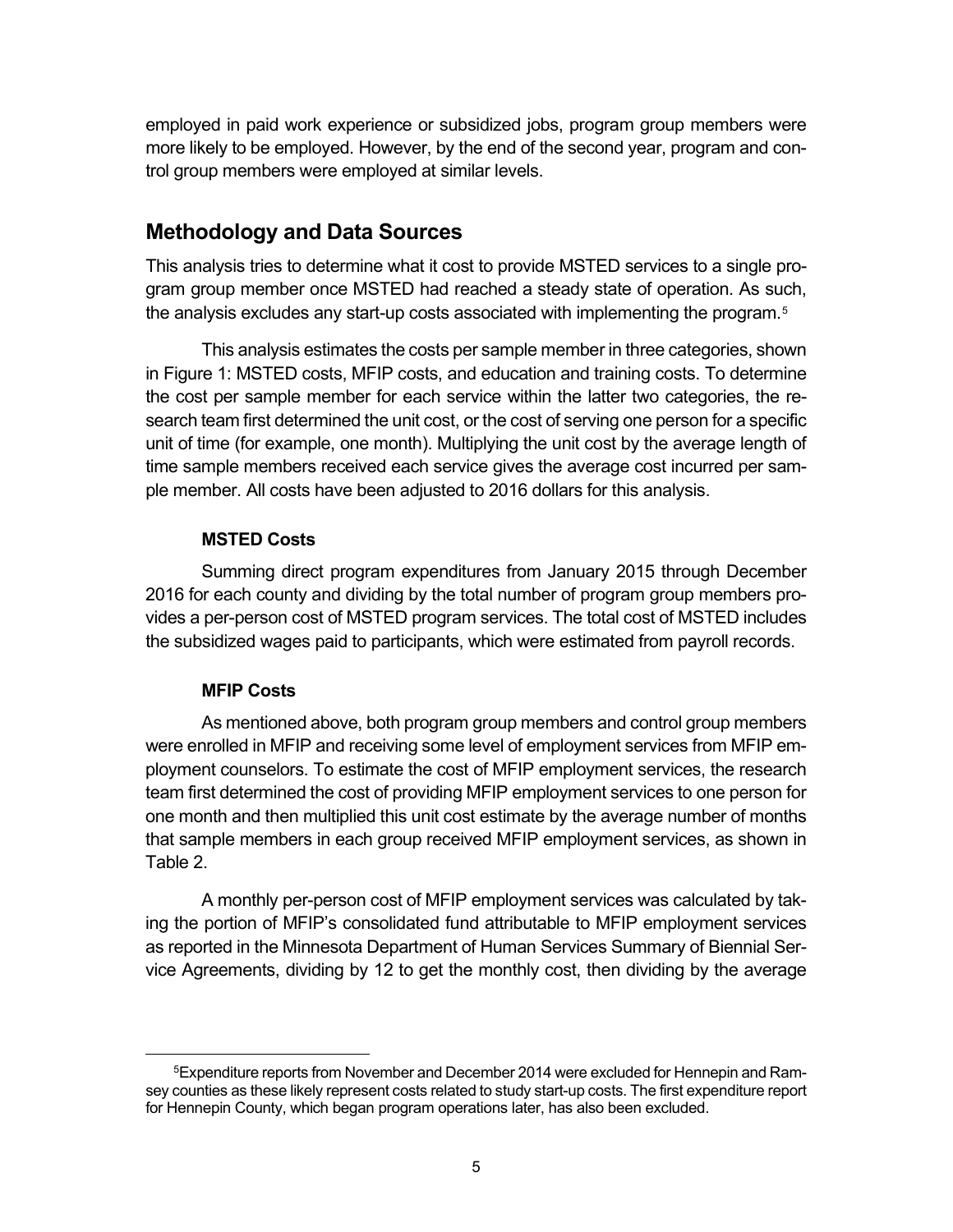#### **Figure 1**

#### **MSTED Cost Components**



NOTE: MFIP = Minnesota Family Investment Program.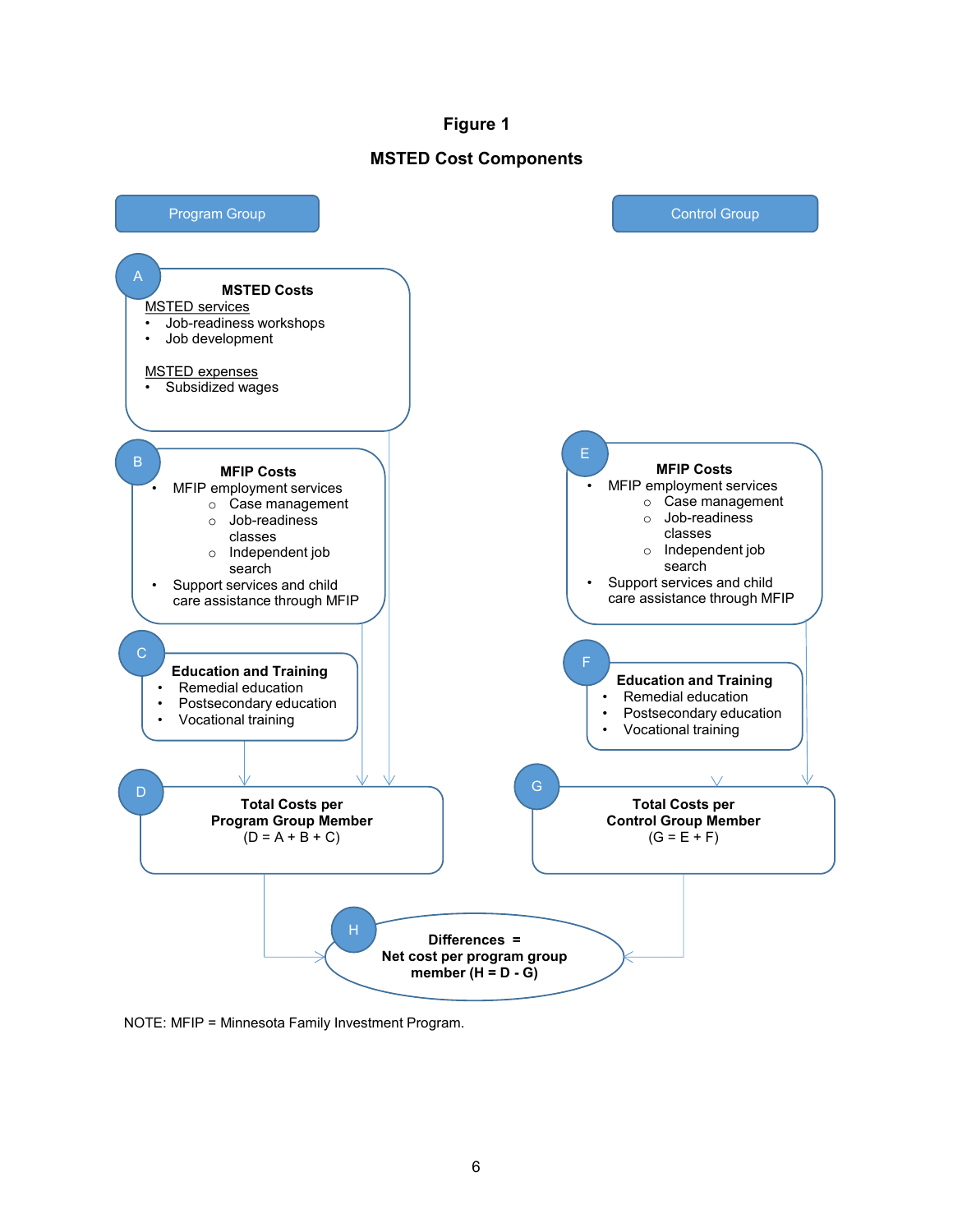### **Table 2**

|                          |         | Unit Cost            |                      | Length of Participation |               |
|--------------------------|---------|----------------------|----------------------|-------------------------|---------------|
| Component                | Unit    | <b>Program Group</b> | <b>Control Group</b> | <b>Program Group</b>    | Control Group |
|                          |         |                      |                      |                         |               |
| MFIP employment services | Monthly | \$133                | \$67                 | 7.6                     | 7.3           |
| Remedial education       | Weekly  | \$116                | \$116                | 2.9                     | 3.4           |
| Postsecondary education  | Weekly  | \$210                | \$210                | 3.1                     | 3.8           |
| Vocational training      | Weekly  | \$228                | \$228                | 1.7                     | 1.7           |

### **Unit Costs and Participation Information**

SOURCES: Calculations based on data from U.S. Department of Education's National Center for Education Statistics' Integrated Postsecondary Education Data System; U.S. Department of Education's Office of Career, Technical, and Adult Education National Reporting System; Minnesota Department of Human Services (2017); and responses to the 12-month survey.

NOTE: MFIP = Minnesota Family Investment Program

 tion of state and federal TANF dollars allocated to counties that must be spent to develop number of adults receiving MFIP each month. MFIP's consolidated fund is a combinaprograms and services that are designed to improve participant outcomes[.6](#page-12-0)

 Since the research team did not have information on the number of months sam- ple members received MFIP employment services, they assumed that sample members the Minnesota Department of Human Services MAXIS database and shown in Table 2. The program group likely received employment services through MSTED but only inter- acted occasionally with their MFIP employment counselor. Additionally, program group members who exited MSTED without finding employment were expected to participate in MFIP employment services activities. Therefore, the level of services that program services and the full level of services that control group members received. This analysis vices that control group members did. received MFIP employment services the entire time they were on MFIP, as reported in group members received from MFIP employment services lies somewhere between no assumes that program group members received half the level of MFIP employment ser-

Supportive services and child care costs come from the Minnesota Department of Human Services Workforce One database.

### **Education and Training Costs**

 As mentioned above, some participants fulfilled the MFIP work activity require- ments by participating in education or training services. These services were not typi-cally paid for by MSTED or MFIP providers but were paid by outside agencies. To

<span id="page-12-0"></span><sup>6</sup>Minnesota Statutes (2018).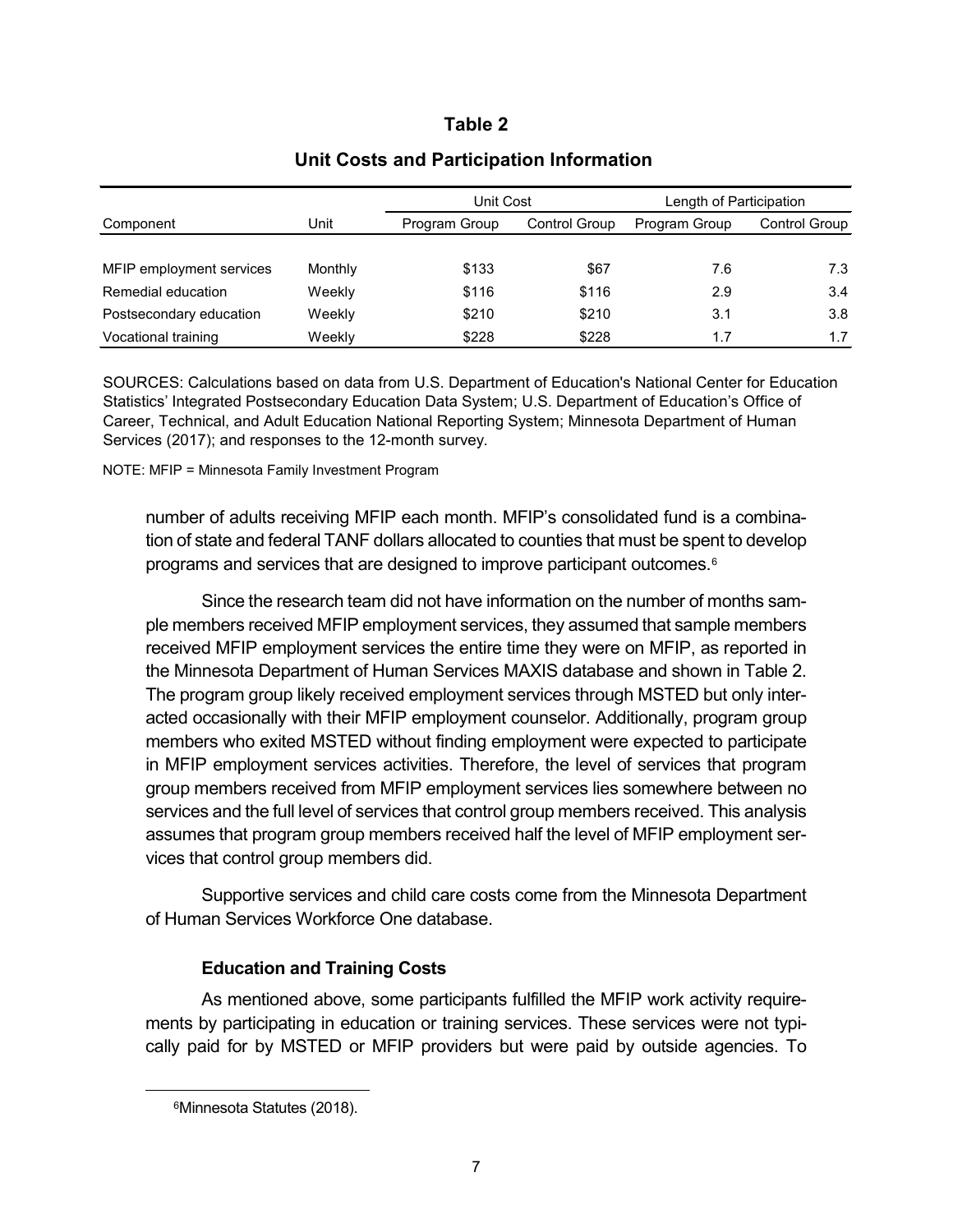to one person for one week and then multiplied this unit cost estimate by the average number of weeks that sample members in each group received these services, as ber of weeks sample members received these services. estimate costs, the research team first determined the cost of providing these services shown in Table 2. The research team relied on public sources to estimate the weekly costs of these services, detailed below, and participant survey data to estimate the num-

 classes, as well as classes to prepare for a high school diploma. The research team The costs of remedial education were calculated for Minnesota using information from the U.S. Department of Education's Office of Career, Technical, and Adult Education's National Reporting System and included participation in English as a Second Language, Adult Basic Education classes, and General Educational Development assumed that research group members received vocational and postsecondary education services from the public community college system in the Minneapolis-St. Paul Bloomington area and estimated the costs of these services from the U.S. Department of Education's National Center for Education Statistics' Integrated Postsecondary Education Data System.

### **Costs**

 ucation and training service costs — for the program and control groups. (See Table 3.) Average costs are divided into three categories — MSTED costs, MFIP costs, and ed-

#### **MSTED Costs**

 The cost of MSTED program services, not including subsidized wages, was \$654 in subsidized wages, bringing the total cost of MSTED to \$6,096 per program \$5,442 per program group member. Program group members received an average of group member.

#### **MFIP Costs**

 for the control group and \$485 for the program group, which is based on the assumption that program group members received less help from MFIP employment services than portive services per sample member averaged \$273 for the control group and \$299 for average than program group members. Overall, control group members incurred \$900 more in MFIP costs than program group members. The cost of MFIP employment services per sample member averaged \$1,010 control group members because they were participating in MSTED[.7](#page-13-0) The cost of supthe program group. Control group members received around \$400 more in child care on

<span id="page-13-0"></span> 7The main analysis assumes program group members received 50 percent of the level of MFIP employment services that control group members did. Altering this assumption to either 25 percent or 75 percent results in a swing of plus or minus \$250 in the net cost.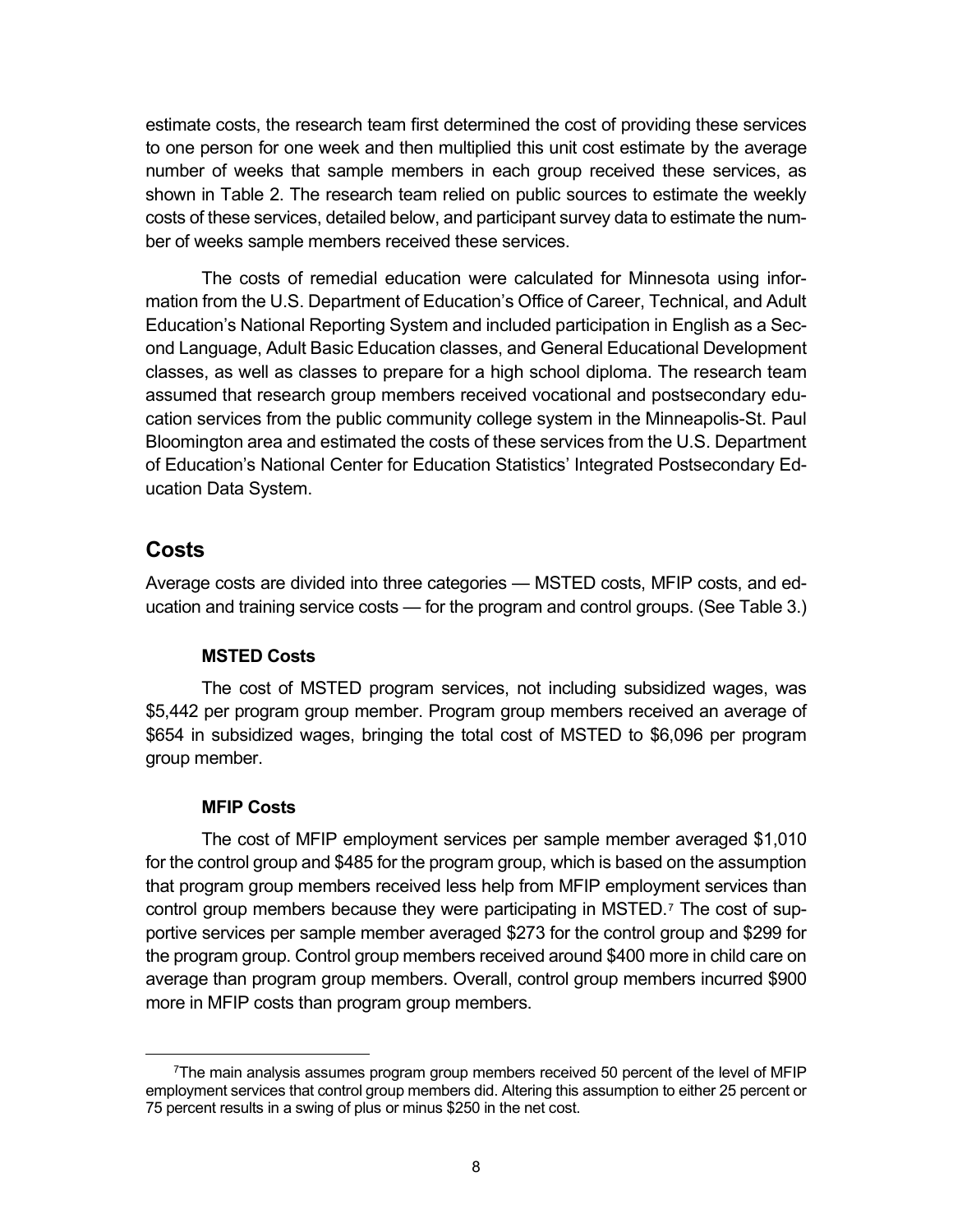#### **Table 3**

|                                     | <b>Gross Costs</b>          |          | Net Costs per        |  |
|-------------------------------------|-----------------------------|----------|----------------------|--|
| Component (\$)                      | Program Group Control Group |          | Program Group Member |  |
| <b>MSTED costs</b>                  |                             |          |                      |  |
| Program                             | 5,442                       | 0        | 5,442                |  |
| Subsidized wages                    | 654                         | 0        | 654                  |  |
| <b>Total MSTED costs</b>            | 6,096                       | $\Omega$ | 6,096                |  |
| <b>MFIP costs</b>                   |                             |          |                      |  |
| <b>Employment services</b>          | 485                         | 1,010    | $-525$               |  |
| Supportive services                 | 299                         | 273      | 26                   |  |
| Child care                          | 5,935                       | 6,336    | $-401$               |  |
| <b>Total MFIP costs</b>             | 6,719                       | 7,619    | $-900$               |  |
| <b>Education and training costs</b> |                             |          |                      |  |
| Remedial education                  | 339                         | 396      | -56                  |  |
| Postsecondary education             | 677                         | 801      | $-124$               |  |
| Vocational training                 | 377                         | 384      | -7                   |  |
| Total education and training costs  | 1,393                       | 1,581    | $-187$               |  |
| <b>Total costs</b>                  | 14,209                      | 9,200    | 5,009                |  |

#### **Estimated Net Cost per Program Group Member (in 2016 dollars)**

 SOURCES: Calculations for MSTED costs based on fiscal data from Minnesota Department of Human Services, participation data and wages from program providers. Calculations for MFIP costs based on data from Minnesota Department of Human Services (2017) and from the Minnesota Department of Human Services MAXIS database. Calculations for education and training costs based on data from U.S. Department of Education's National Center for Education Statistics' Integrated Postsecondary Education Data System; U.S. Department of Education's Office of Career, Technical, and Adult Education National Reporting System; and responses to the 12-month survey.

NOTE: MFIP = Minnesota Family Investment Program.

#### **Education and Training Costs**

 Few members of either research group participated in remedial education in the program group members were less likely to participate in postsecondary education. The group. Control group members and program group members spent a similar amount of first year of follow-up. The costs of these services averaged \$396 per control group member, compared with \$339 per program group member. In the first year of follow-up, costs of these services averaged \$801 for the control group and \$677 for the program time on average in vocational training. The costs of these services averaged \$384 for the control group and \$377 for the program group.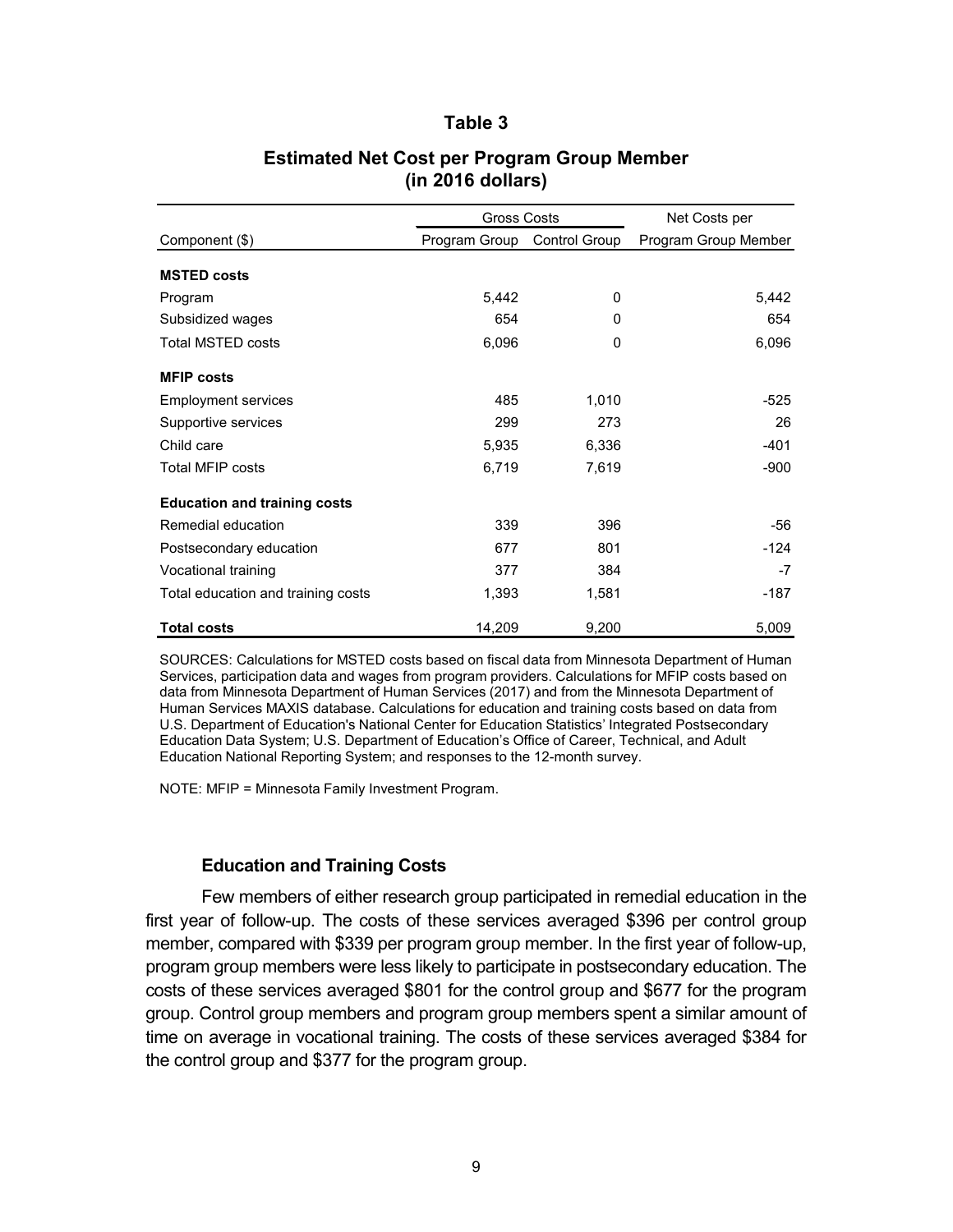#### **Net Costs**

 group costs and represents what was spent over and above what was spent on the control group. The net cost averaged \$5,009 per program group member. For a full dis- cussion of costs across different subsidized employment program types, see the final The net cost is the difference between the program group costs and the control synthesis report.